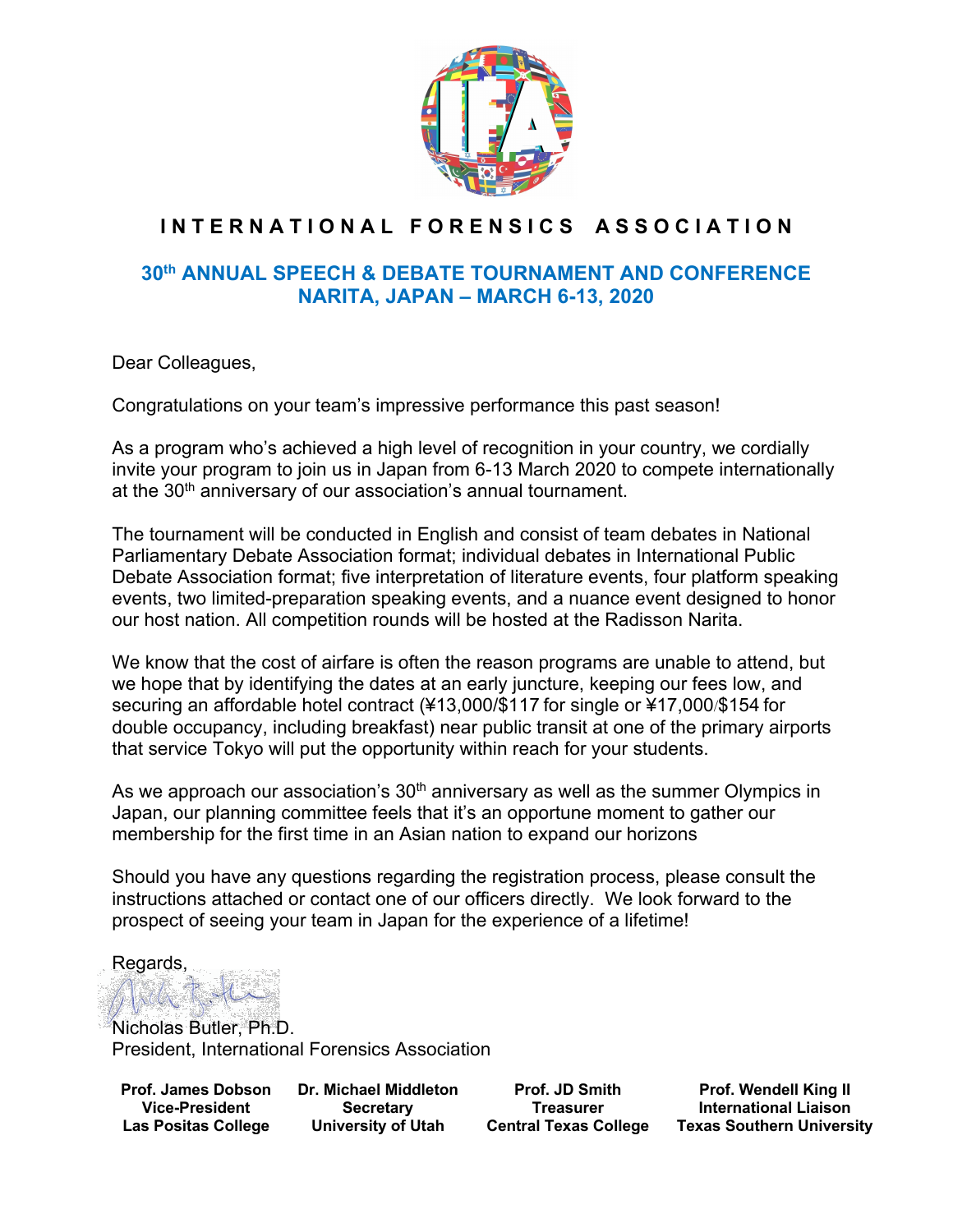# **ENTRIES**

- 1. A school may enter a maximum of 10 students and/or teams per event.
- 2. Students may enter a maximum of 2 events per pattern (4 total) PLUS debate: NPDA *or* IPDA. Time does not permit a student to enter both styles of debate.
- 3. Schools with large entries may have to compete against fellow teammates.
- 4. One judge is required for every 5 entries per pattern (10 entries total) and 1.5 debate entries.
- 5. *All rounds will be hosted in rooms at the Radisson Narita.* Hence, 1-10 entries require 1 hotel room for competition; 11-20 requires 2 rooms; 21-30 requires 3, etc. Rooms need to be available for debate even though your school may not have debate entries.

# **FEES**

- 1. Each school must pay a \$75 annual membership fee.
- 2. Each event entry requires a \$12 fee (assessed on February 28, 2020)
- 3. Any changes made after February 28 will be subject to a \$20 drop/change fee.
- 4. All schools are required to provide competition rooms at the tournament hotel. The exact number is based on entry as noted above. All competition rooms need to be made available starting Monday morning. (Reservations need to be made at the tournament hotel for Sunday, Monday, and Tuesday at a minimum for all competition rooms.)

# **JUDGES**

- 1. Judges must be qualified educators and possess a bachelor's degree.
- 2. *Schools must provide as many judges as possible.* One judge covers 5 I.E. events per pattern (10 total) and 1.5 debate entries (For example, 1 judge is needed for 1 debate entry, 2 judges are needed for 2 debate entries, and 2 judges are needed for 3 debate entries).
- 3. Hired judge fees for schools without judges are \$12 per speech entry and \$30 per debate entry. No more than 2 uncovered debate entries will be allowed.
- 4. *All judges must be available to judge all events (speech and debate) at all times.* Specific judging requests may be made, and we will do everything we can to honor those requests, but judging needs may require the tournament to place judges into any event at any portion of the tournament.
- 5. *Every school is required to provide at least one judge.*

# **RULES OF COMPETITION**

- 1. Contestants must be enrolled undergraduates at the school they represent. Exceptions will be made for students who graduate mid-year.
- 2. Contestants may not have received a baccalaureate degree or its equivalent. Exceptions will be made for students who graduate mid-year.
- 3. Contestants are limited to four years of international competition. These years need not be consecutive.
- 4. No speech or program used by the contestant in competition should have been used prior to September 2019.
- 5. Contestants may not deliver performances in multiple events from the same literary work in the same year.
- 6. Sweepstakes results will be based on elimination rounds in speech events and team rankings at the conclusion of preliminary rounds in debate events. Scores will be calculated using 6-5-4-3-2-1 points for finals (with .5 points for semifinalists in speech events).
- 7. Certificates will be presented to the top finalists and semi-finalists in all events.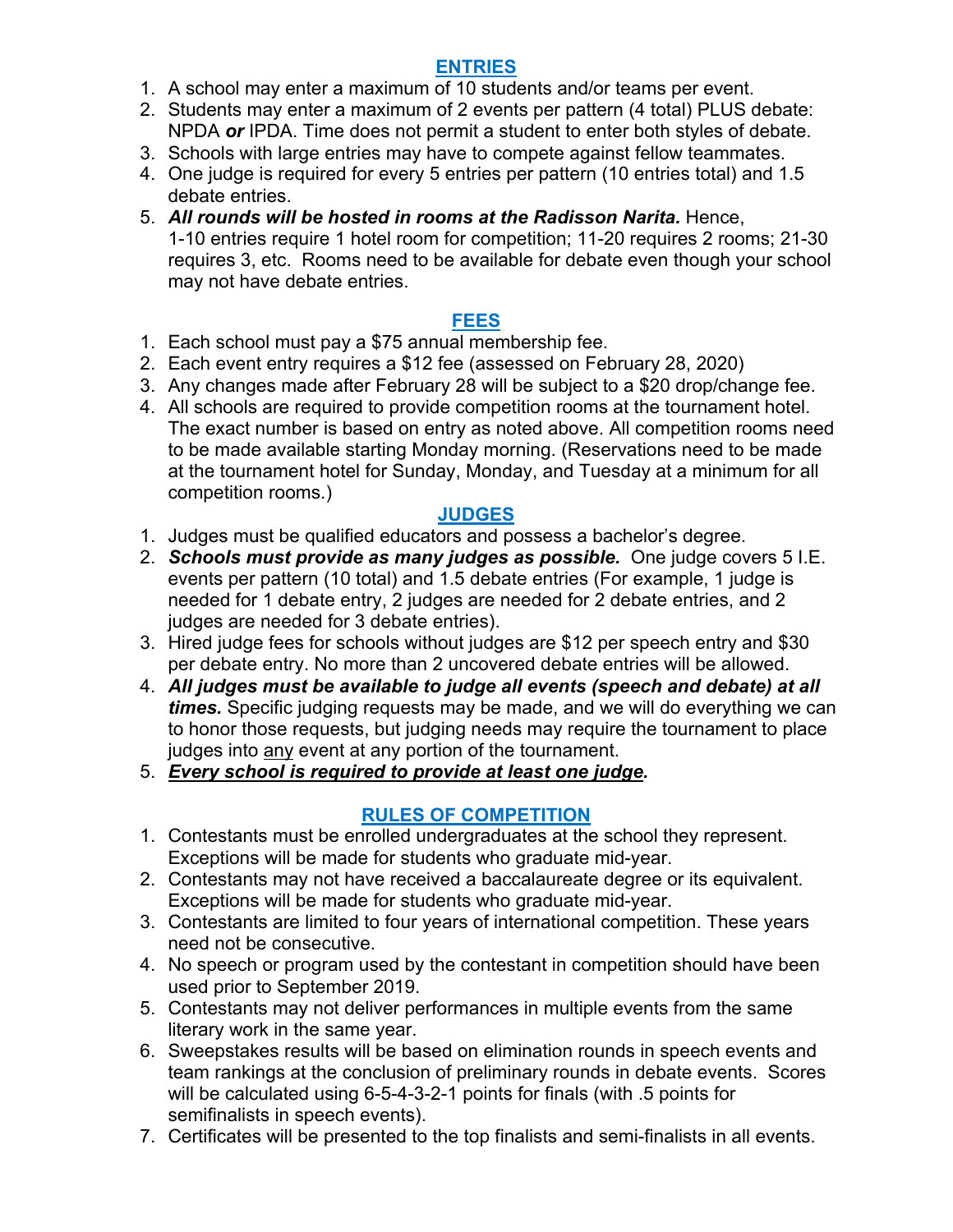8. Awards will be presented to the top six overall schools and the top three community colleges.

# **DEBATE EVENTS**

## *INTERNATIONAL PUBLIC DEBATE ASSOCIATION (Individual)*

Contestants will debate 4 preliminary rounds, two each as affirmative and negative. Topics will be decided in the round and 30 minutes of prep time will be allotted. Time limits Affirmative constructive=5, Negative cross ex=2, Negative constructive=6, Affirmative cross ex=2, Affirmative Rebuttal=3, Negative Rebuttal & Summary=5, Affirmative Summary=3 (5-2-6-2-3-5-3).

# *NATIONAL PARLIAMENTARY DEBATE ASSOCIATION (Team)*

Two-person teams (mavericks not allowed) will debate four rounds, two each as government and opposition. Fifteen minutes of preparation time will be allotted once the topic has been announced in the round. Time limits are 7-8-8-8-4-5. Topics will vary by round and will focus on issues related to Japan.

# *TABULATION CRITERIA (BOTH FORMS)*

Preliminary round pairings and teams advancing to elimination debates will be determined based on the following criteria:

- 1. Win/Lose (Low Point Wins Allowed)
- 2. Z-Score
- 3. Adjusted Speaker Points
- 4. Total Speaker Points
- 5. Random Number

## *DEBATE OUTROUNDS (BOTH FORMS)*

The number of teams that will advance to elimination rounds will be based on the following parameters:

1-7 Entries- 2 Entries Advance

8-15 Entries- 4 Entries Advance

16-31 Entries- 8 Entries Advance

32+ Entries- 16 Entries Advance

# *ELIMINATION ROUND PROCEDURES*

*Please note:* Brackets WILL NOT be broken in elimination rounds. In the event opponents from the same school meet, the tab room will advance the higher seed unless otherwise instructed by the head coach of the competitors.

- 1. In the event that 4 or less teams advance, a traditional semi and final round will be utilized.
- 2. In the event 8 teams advance, 4 debates will be scheduled with one judge per round. Teams who lose will be awarded Bronze. Advancing teams will compete in a second and Final set of elimination rounds where; 1) the bottom two seeds (based on the elimination bracket) will compete for  $3<sup>rd</sup>$  & 4<sup>th</sup> place finishes while 2) the top two seeds (based on the elimination bracket) will compete for  $1^{st}$  &  $2^{nd}$ (The Grand Championship Round).
- 3. In the event 16 teams advance, 8 debates will be scheduled with 1 judge per round. Those who lose will be awarded Bronze. Advancing teams will then debate in a second elimination debate with 4 debates scheduled and 1 judge per round. Those who lose will be awarded Silver. Advancing teams will then debate in a third elimination debate where; 1) the bottom two seeds (based on the elimination bracket) will compete for  $3<sup>rd</sup>$  & 4<sup>th</sup> place finishes while 2) the top two seeds (based on the elimination bracket) will compete for  $1<sup>st</sup>$  &  $2<sup>nd</sup>$  (The Grand Championship Round).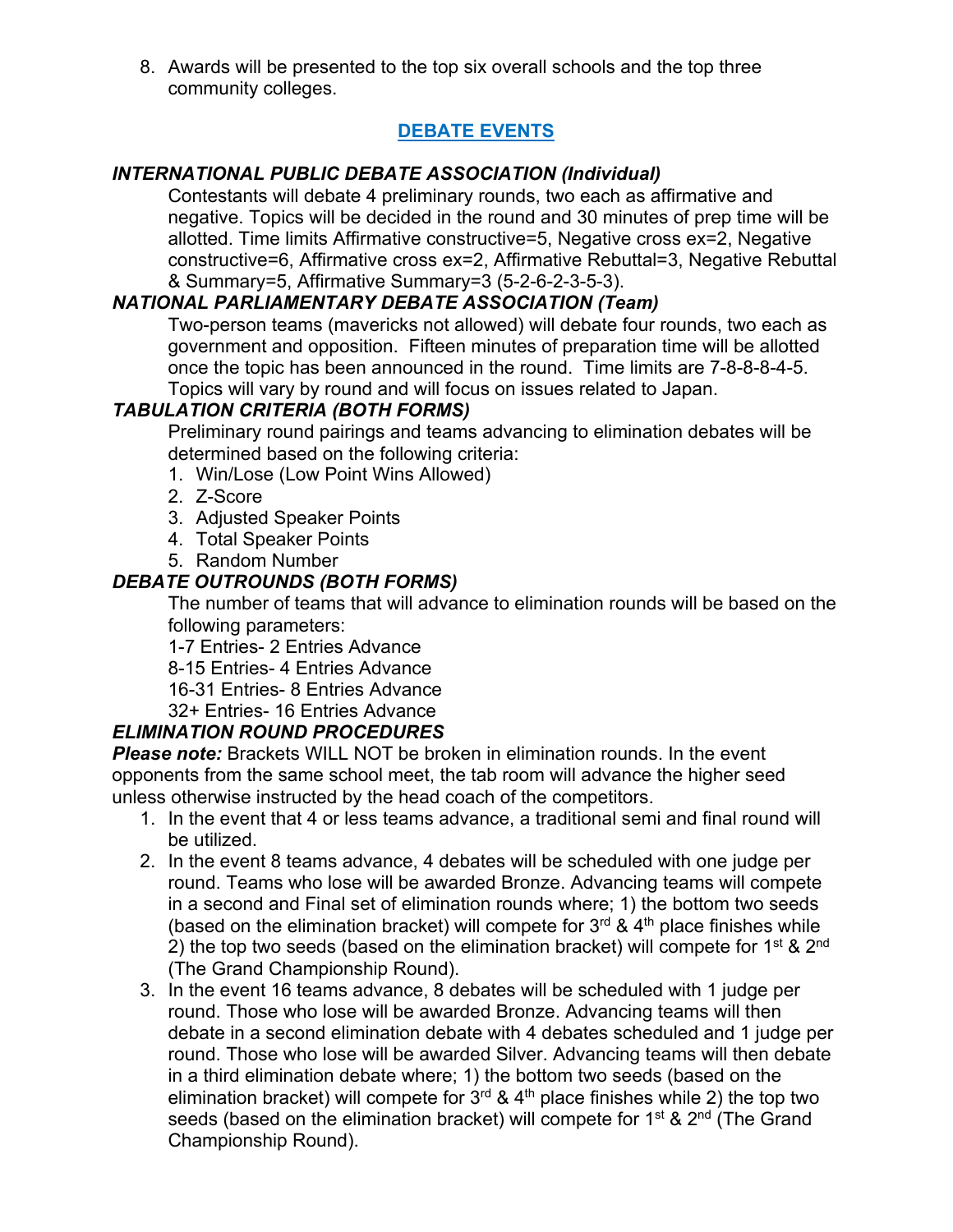#### **SPEECH EVENTS**

There will be 2 preliminary rounds of competition followed by a final round in each of the following patterns (semis in events which warrant, typically 37+ entries):

**Pattern A: Duo, Prose, Informative, Impromptu, Rhetorical Criticism Pattern B: Poetry, Drama, Persuasion, After Dinner, POI, Extemporaneous** *NOTE: Visual aids in all events cannot exceed 8 ½" x 11" in size.*

## **DRAMATIC DUO**

A cutting from a play, humorous or serious, involving the portrayal of two or more characters presented by two individuals. This is not an acting event. Thus, costumes, props, etc. are not permitted. Presentation must be from manuscript and focus should be off stage. Maximum time is 10 minutes.

## **PROSE INTERPRETATION**

Each contestant will present a 10-minute maximum program of prose literature including original introductory and transitional remarks. Program may consist of single or multiple selections. Plays are not eligible. Use of manuscript is required.

## **INFORMATIVE SPEAKING**

The contestant will deliver an original factual speech on a realistic subject to fulfill a general information need of the audience. Visual aids that supplement/reinforce the message are permitted. Maximum time is 10 minutes.

## **IMPROMPTU SPEAKING**

Contestants will receive German quotations and have seven minutes to divide between preparation and speaking. All contestants in the same section will speak on the same topic.

## **RHETORICAL CRITICISM**

Contestants will deliver an original critical analysis of any significant rhetorical artifact. The speaker should limit the quotation of, paraphrasing of, or summary of, the analyzed artifact to a minimum. Any legitimate critical methodology is permissible as long as it serves to open up the artifact for the audience. Visual aids that supplement/reinforce the message are permitted. Maximum time is 10 minutes.

#### **POETRY INTERPRETATION**

The contestant will present a program of poetic literature. Original introductory comments and transitional remarks are permitted. Programs may consist of single or multiple selections. Use of manuscripts is required. Maximum time is 10 minutes.

#### **DRAMATIC INTERPRETATION**

The contestant will perform dramatic literature, humorous or serious, that represents one or more characters from material of literary merit. This material may be drawn from stage, screen, or radio. Programs may consist of single or multiple selections. Use of manuscript is required. Maximum time is 10 minutes.

#### **PERSUASIVE SPEAKING**

A speech to convince, to move to action, or to inspire on a significant issue, delivered from memory. Visual aids that supplement/reinforce the message are permitted. Maximum time is 10 minutes

#### **AFTER DINNER SPEAKING**

Each contestant will present an original speech whose purpose is to make a serious point through the use of humor. The speech should reflect the development of a humorous comedic effort, not a standup comedy routine. Visual aids that supplement/reinforce the message are permitted. Maximum time is 10 minutes.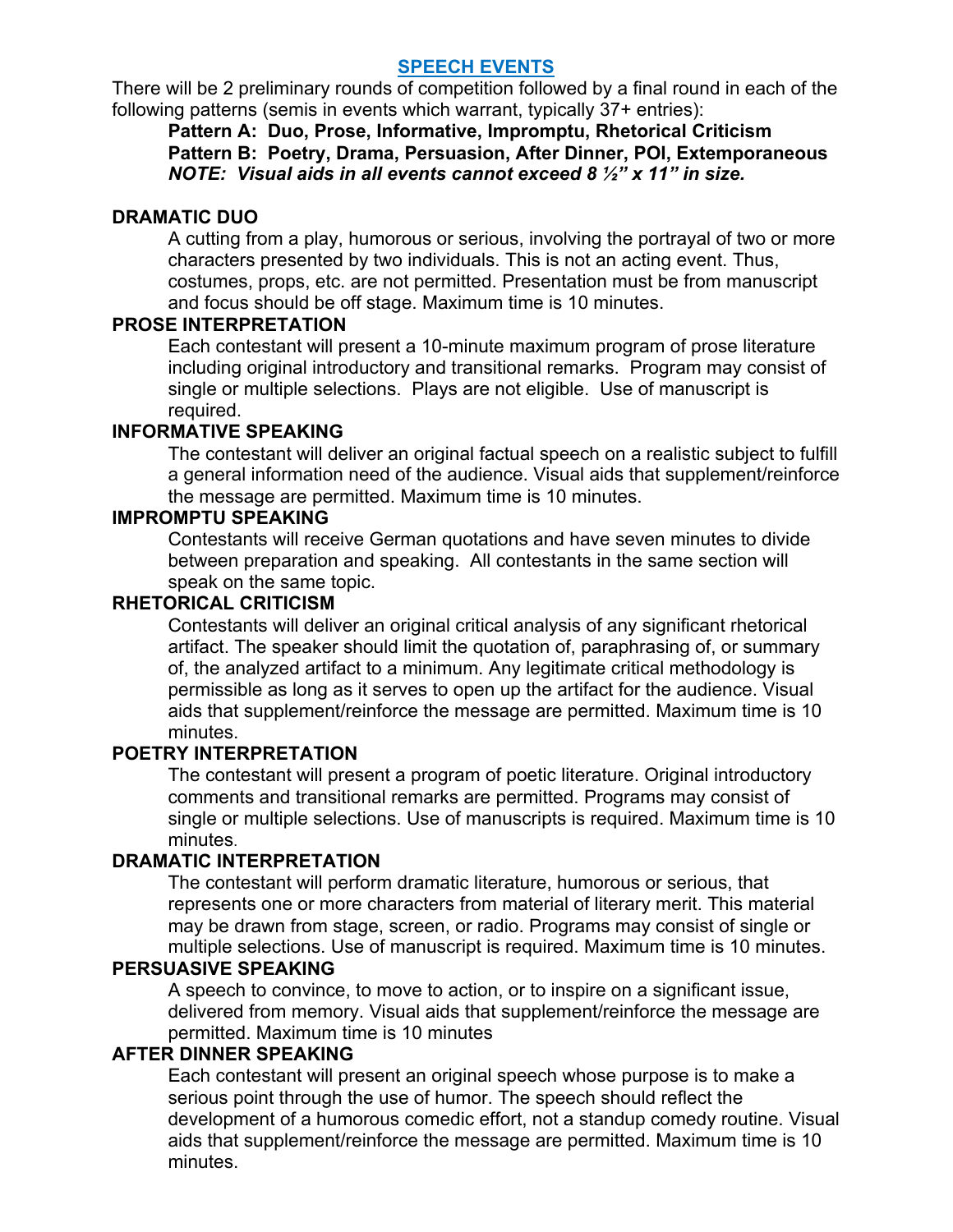#### **PROGRAM ORAL INTERPRETATION**

Contestants will deliver a program of thematically-linked selections of literary merit, chosen from two or three recognized genres of competitive interpretation (prose/poetry/drama). A primary focus of this event should be on the development of the theme through the use of narrative/story, language, and/or characterization. A substantial portion of the total time must be devoted to each of the genres used in the program. Different genre means the material must appear in separate pieces of literature (e.g., A poem included in a short story that appears only in that short story does not constitute a poetry genre.) Only one selection may be original. Use of manuscript is required. Maximum time is 10 minutes.

#### **NUANCE EVENT: Japanese Anime Interpretation**

Time limit not to exceed 7 minutes. Contestants will choose any form (T.V., Film, Graphic Novel, etc.) of Japanese anime and perform a selection or selections. This can be done with one or two performers. An introduction and manuscript are required. *NOTE: This is a non-sweepstakes event and is open to all IFA participants: coaches, judges, family members, and students. 3 entries per school are allowed.*

## **HOTEL INFORMATION**

*All rounds will be hosted in rooms at the Radisson Narita, and all schools are required to provide competition rooms at the tournament hotel.* Hence, 1-10 entries require 1 hotel room for competition; 11-20 requires 2 rooms; 21-30 requires 3, etc. Rooms need to be available for debate even though your school may not have debate entries. All competition rooms need to be made available starting Monday morning. (Reservations need to be made at the tournament hotel for Sunday, Monday, and Tuesday at a minimum for all competition rooms.)

*\*Please contact our travel agent, Jill Kraatz (jill.kraatz@experientselect.com), to receive our special group rate of ¥13,000/\$117 for single or ¥17,000/\$154 for double occupancy, including breakfast\**

# **TOURNAMENT SCHEDULE**

#### *Sunday, March 8, 2020*

5:00-6:00pm Registration and Coaches Meeting at the Radisson Narita.

#### *Monday, March 9, 2020*

| 8:00          | Welcome Breakfast room    |
|---------------|---------------------------|
| 8:30-9:45     | Round 1 Debate            |
| 9:45-11:00    | Round 2 Debate            |
| 11:00-12:15   | Round 3 Debate            |
| 12:15-1:30    | Lunch Break               |
| $1:30 - 2:45$ | Round 4 Debate            |
| $3:00 - 4:30$ | Round 1, Speech Pattern A |
|               | (Duo, Pro, Info, Imp, RC) |
| 4:30-6:00     | Round 2, Speech Pattern A |
| $6:00 - 7:30$ | Elim 1 Debate             |
|               |                           |
|               |                           |

#### *Tuesday, March 10, 2020*

| 8:30          | <b>Extemporaneous Preparation</b>      |
|---------------|----------------------------------------|
| 9:00-10:30    | Round 1, Speech Pattern B              |
|               | (Poe, DI, Per, ADS, POI, EXT)          |
| 10:30         | <b>Extemporaneous Preparation</b>      |
| 11:00-12:15   | Round 2, Speech Pattern B              |
| 12:15-1:30    | <b>Potential Elim 2 Debate</b>         |
| 1:30          | <b>Extemporaneous Prep Semis</b>       |
| $1:45-3:15$   | Elim 1, Speech Eliminations            |
| $3:15 - 4:45$ | Elim 2, IE- Elim 3 Debate              |
| 4:45          | <b>Extemporaneous Prep Finals</b>      |
| 5:00-6:30     | <b>Final Rounds &amp; Nuance Event</b> |
| <b>ASAP</b>   | Awards                                 |